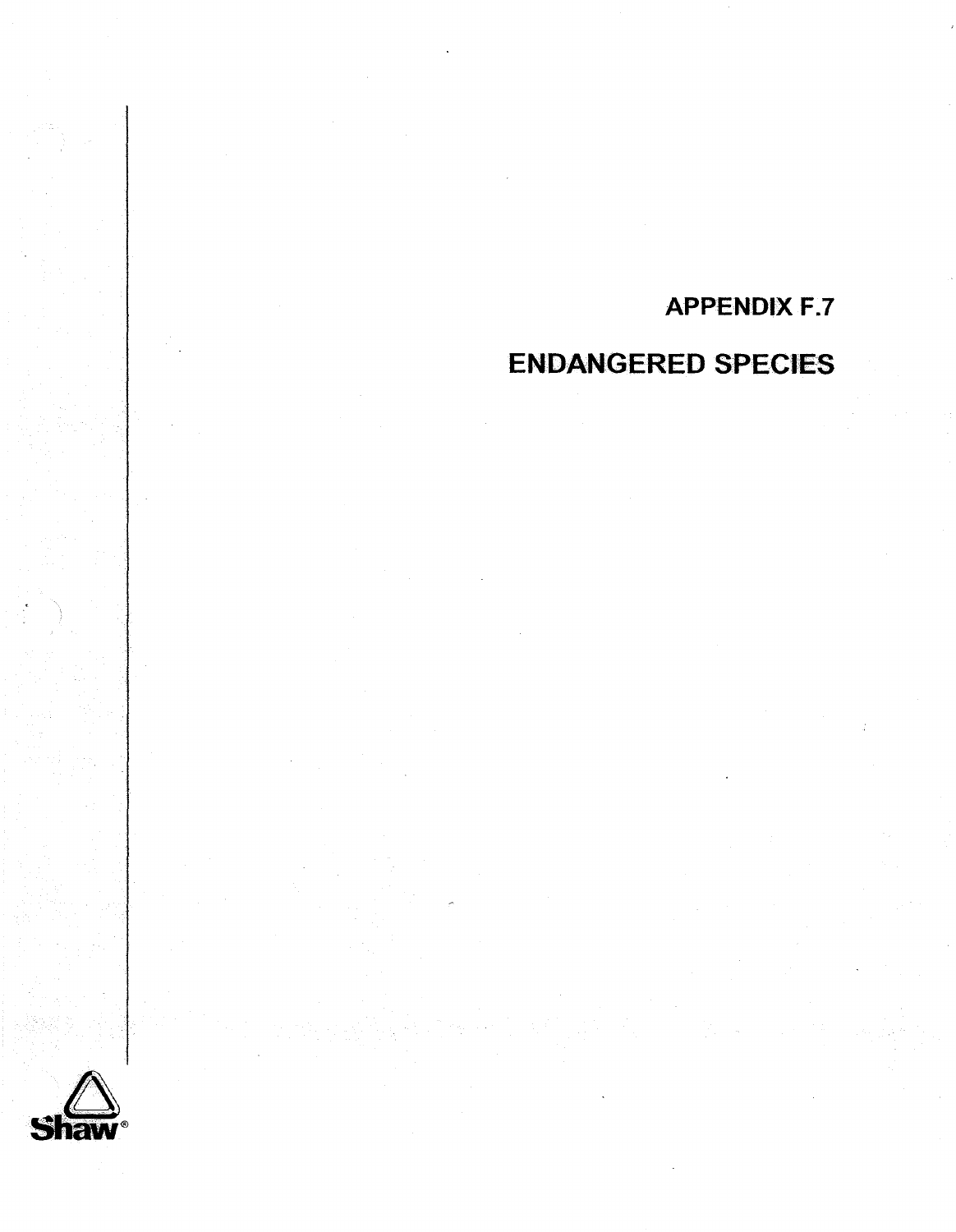



-- - ~ p~

Applicant Address: 1607 E Main Street

#### **EcoCAT Results Report**

IDNR Project Number: 0715391 Applicant Name: Todd Sudmeier Date: 6/7/2007 Contact Name: Todd Sudmeier

#### **Project Information**

Project Name: Zion Landfill Expansion Jurisdiction: lnformation Request IDNR Project Number: 0715391

#### County: Lake Township, Range, Section: 46N, 12E, 6

46N, 12E, 7  $46N, 12E, 8$ 



#### **Location Accuracy**

The project location is assumed to be accurate for the purpose of this environmental review based on what is submitted by the applicant. The applicant who submits the information is solely responsible for the location submitted and thus the accuracy of this report content.

#### **I I Review Results**

The Illinois Natural Heritage Database contains no record of State-hsted threatened or endangered species. llfinois Natural Area ln\enton **(1** NAl) sites. dedicated Illinois Nature Presen es, or registered Land & Water Reserves in the vicinity of the project location submitted.

#### **Disclaimer**

The Illinois Natural Heritage Database at the Illinois Department of Natural Resources (IDNR) cannot provide a conclusive statement on the presence, absence. or condition of significant natural features in any part of Illinois. This report summarizes on)! the information existing in the Illinois Natnral Heritage Database regarding nattiral features or locations in question known to IDNR at the time of this inquiry. This report should not be regarded as a final statement on the site being considered, nor should it be a substitute for field surveys required for environmental assessments. This response cannot replace detailed site surveys.

errnore. shoeld a protected resource **be** encountered during the proieci s implemrntation. compliance with applicable statutes egulation is required regardless of the restitts **of** this renew.

Page I **of** 2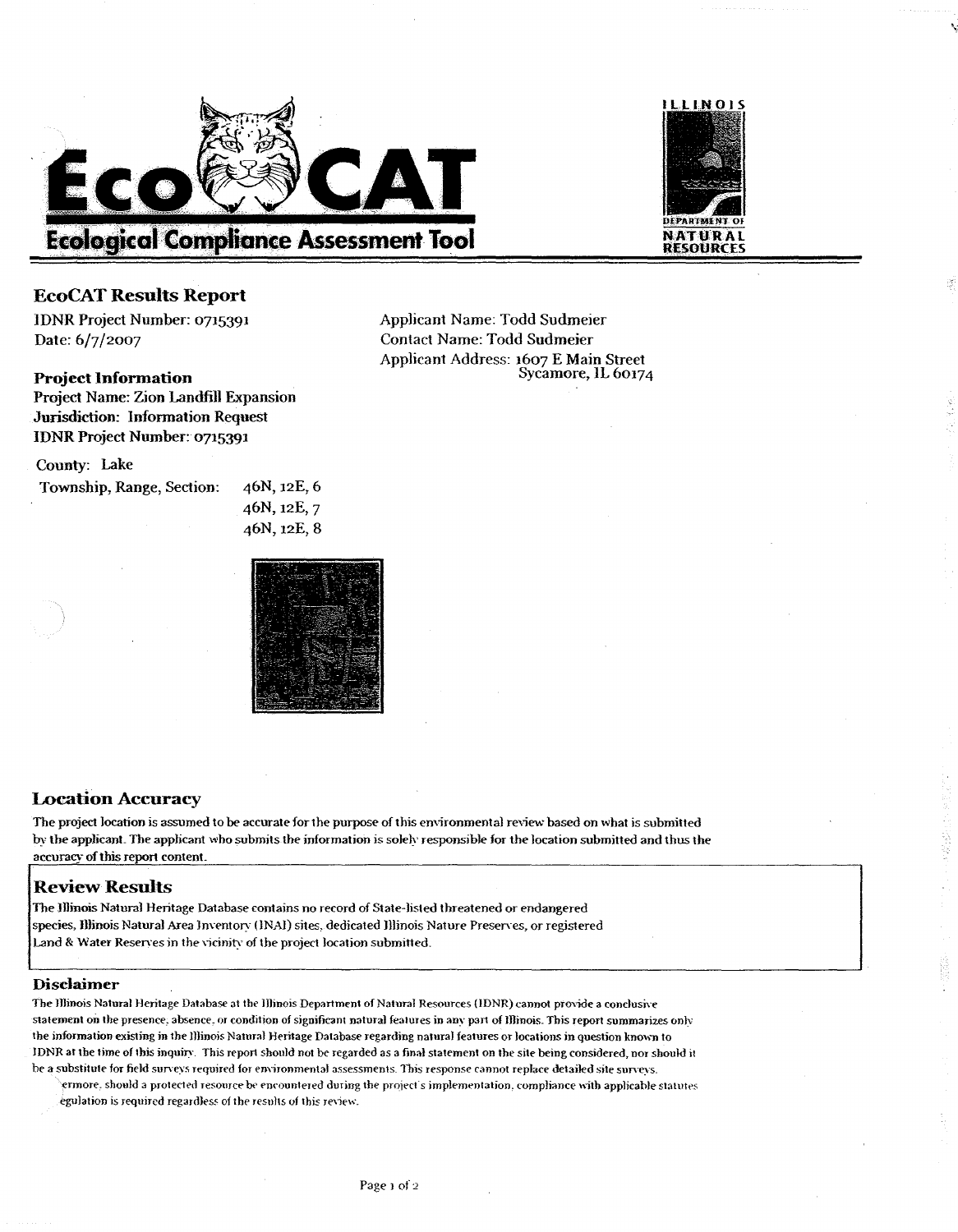#### **EcoCAT Results Report**

Project Number: 0715391 .. Submitted: **6/7/2007** 

#### **Terms** of Use

By using this website, you acknowledge that you have read and agree to these terms. These terms may be revised by IDNR as necessary. If you continue to use the EcoCAT application after we post changes to these terms, it will mean that you accept such changes. If at any time vou do not accept the Terms of Use, you map not continue to use the website.

- The IDNR EcoCAT wbsite was developed and intended for the purpose of screening projects for potential adverse impacts to protected resources under the Endangered Species Consultation Process **(tllinois Administrative** Code Title 17 Pari 1075) and for responding to general requests for information. By indicating your agreement to the Terms of Use for this application, you warrant that you will not use this web site for any other purpose.
- Unauthorized attempts to upload, download, or change inform ation on this website are strictly prohibited and may be punishable under the Computer Fraud and Abuse Act of **1986** and/or the Nationaf Information Infrastructure Protection **Act.**
- IDNR reserves the right at any time without notice to enhance, modify, alter, or suspend the website and to terminate or 3. restrict your access to the website.
- Tbis review is based only on the projeet polygon that was submitted. The *review* musf be repeated if the project boundap  $\overline{A}$ cbanges. If additional information on protected resources becomes available, this review may be reconsidered by IDNR.

#### Security

The IDNR EcoCAT application operates on a state of Illinois computer system. We may use software to monitor traffic and to identify uuauthorized attempts to upload, download, or change information, lo cause harm or othenvise to damage this site. Unauthorized attempts to upload, download, or change information on this **sewer** is strictly prohibited by law Unauthorized use: tamperingwith or modfication ofthis system, including supporting hardware or software, may subject the violator to criminal and civil penalties. In the event of unauthorized intrusion, all relevant information regarding possible violation of law may be ' provided to law enforcement officials.

#### **Privacy**

The EcoCAT website maintains a record of each search result and all information submitted for each search. This information is led for internal tracking purposes. The information collected in this application will not be shared outside of the EcoCAT system the Hlinois Department of Naturat Resources; however, this information **does** become public mrd and is therefore subject to the rreedom of Information Act (FOIA).

#### **Contact Information**

If you have questions regarding this project review, please contact:

Impact Assessment Section

237-785-5500

Illinois Department of Natural Resources Button Division of Ecosystems and Environment CC: Information Request<br>Division of Ecosystems and Environment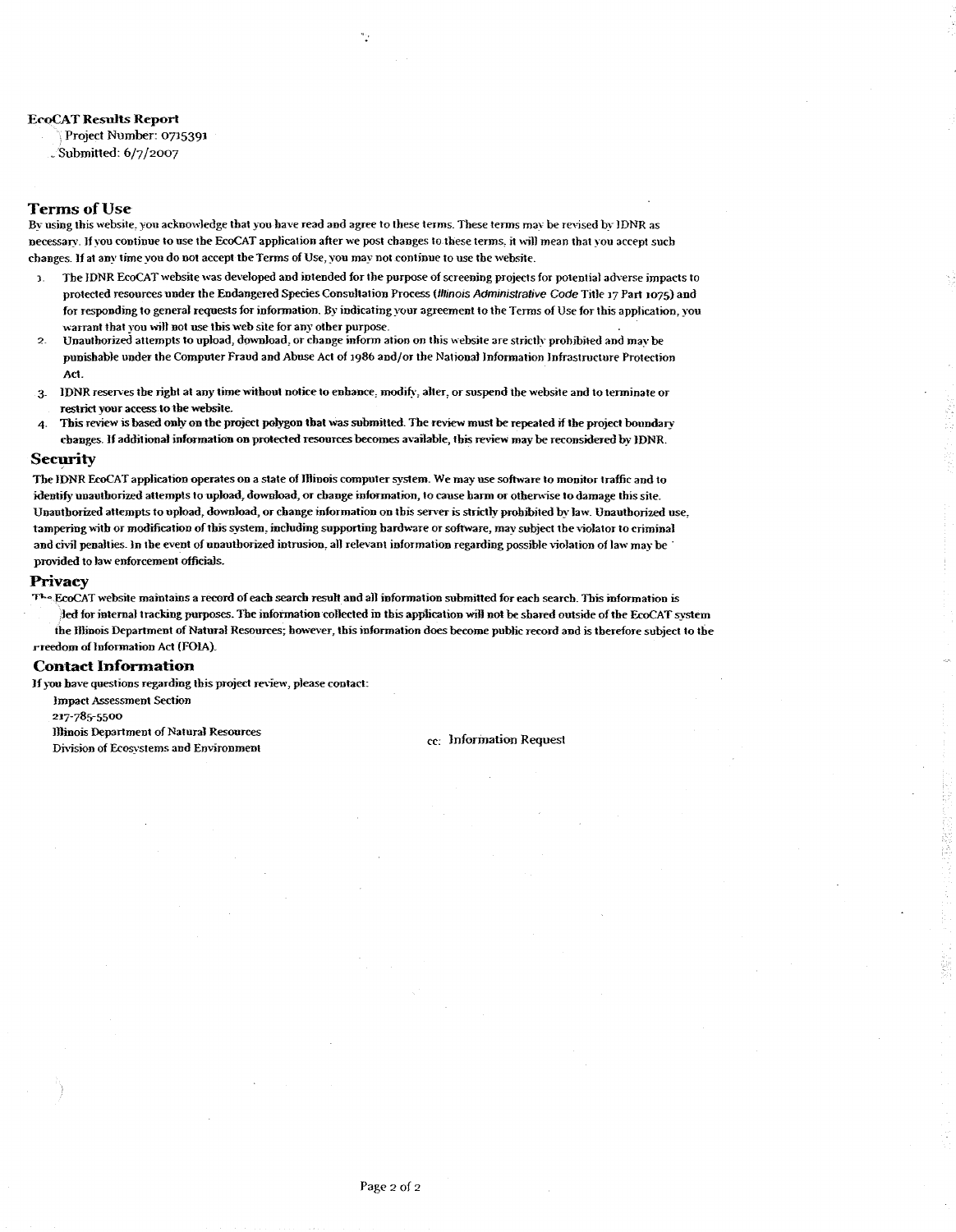鏅







**Ecolsgical Compliance Assessment Tool** 

### **EcoCAT Results Report**

IDNR Project Number: 0715378 Applicant Name: Shaw E Date:  $6/6/2007$  Contact Name: Todd Suc

#### **Project Information**

Project Name: Zion Landfill Expansion Jurisdiction: Information Request IDNR Project Number: 0715378

Applicant Address: 1150

County: Lake

Township, Range, Section: 46N, **12E,** 7



#### **Location Accuracy**

The project location is assumed to be accurate for the purpose of this environmental review

6/6/2007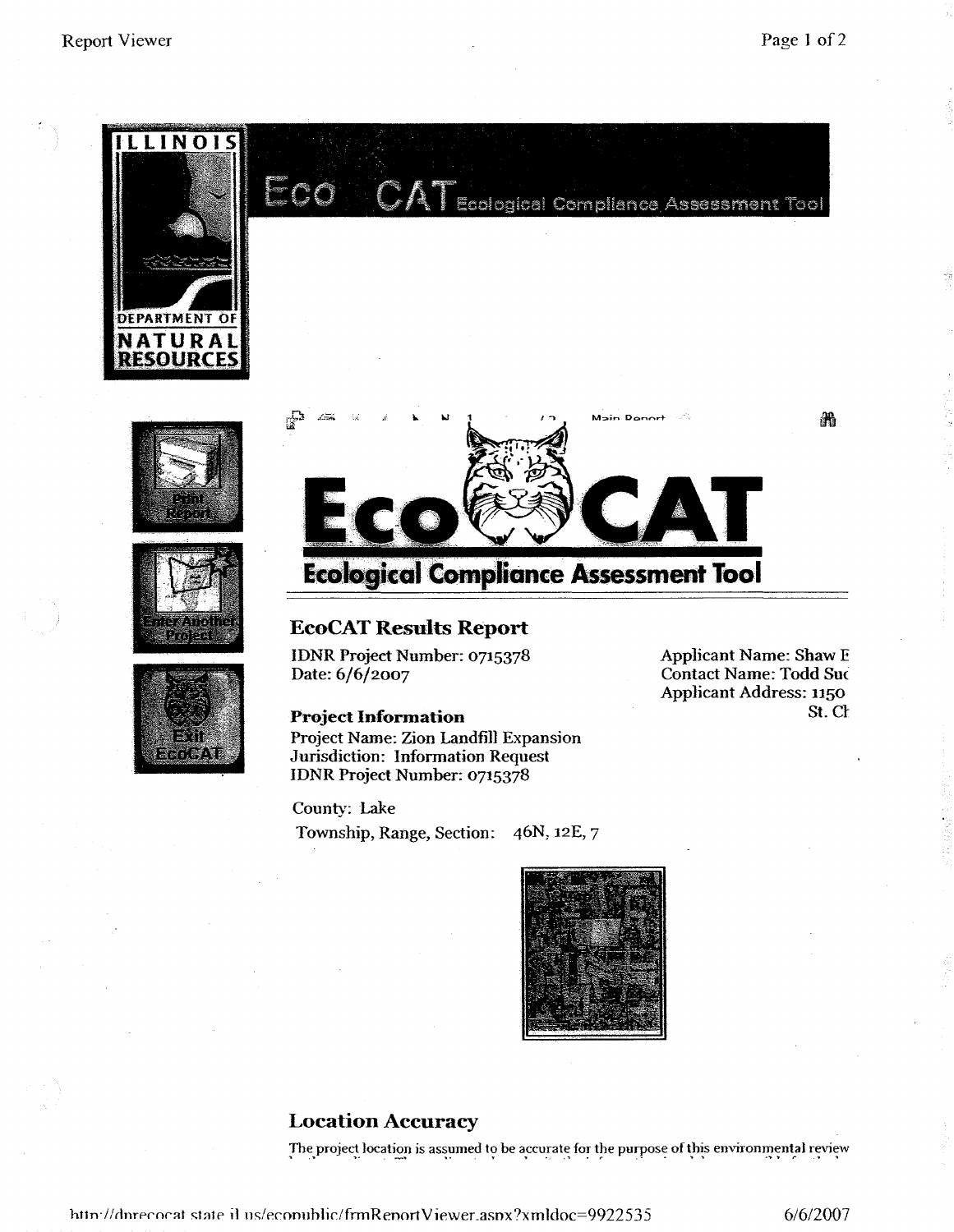용

accuracy of this report content.

#### **Review Results**

The Illinois Natural Heritage Database contains no record of State-listed threatened or end; species, Illinois Natural Area Inventory **(INAI)** sites, dedicated Illinois Nature Preserves, or Land & Water Reserves in the vicinity of the project location submitted.

#### **Disclaimer**

The Illinois Natural Heritage Database at the Illinois Department of Natural Resources (IDNR) cannot statement on the presence. absence. or condition of significant natural features in any part of Illinois. T the information existing in the Illinois Natural Heritage Database regarding natural features orlocatior IDNR at the time of this inquiry. This report should not be regarded as a final statement on the site bei **be** a substitute for field surveys required for environmental assessments. This response cannot replace **<sup>1</sup>** Furthermore, should a protected resource **be** encountered during the project's implementation. compli: and regulation is required regardless of the results of this review.

#### **Terms of Use**

 $\blacktriangleright$ 

 $\ddot{\phantom{1}}$ 

 $1/2$ 

 $\{z\}$  $\hat{\mathcal{L}}$ 

By using this website, you acknowledge that you have read and agree to these terms. These terms may **1** necessary. If you continue to use the EcoCAT application after we post changes to these terms, it will m changes. If at any time you do not accept the Terms of Use, you may not continue to use the website.

Page **I** of **2** 

http://dnrecocat.state.il.us/ecopublic/frmReportViewer.aspx?xmldoc=9922535

6/6/2007